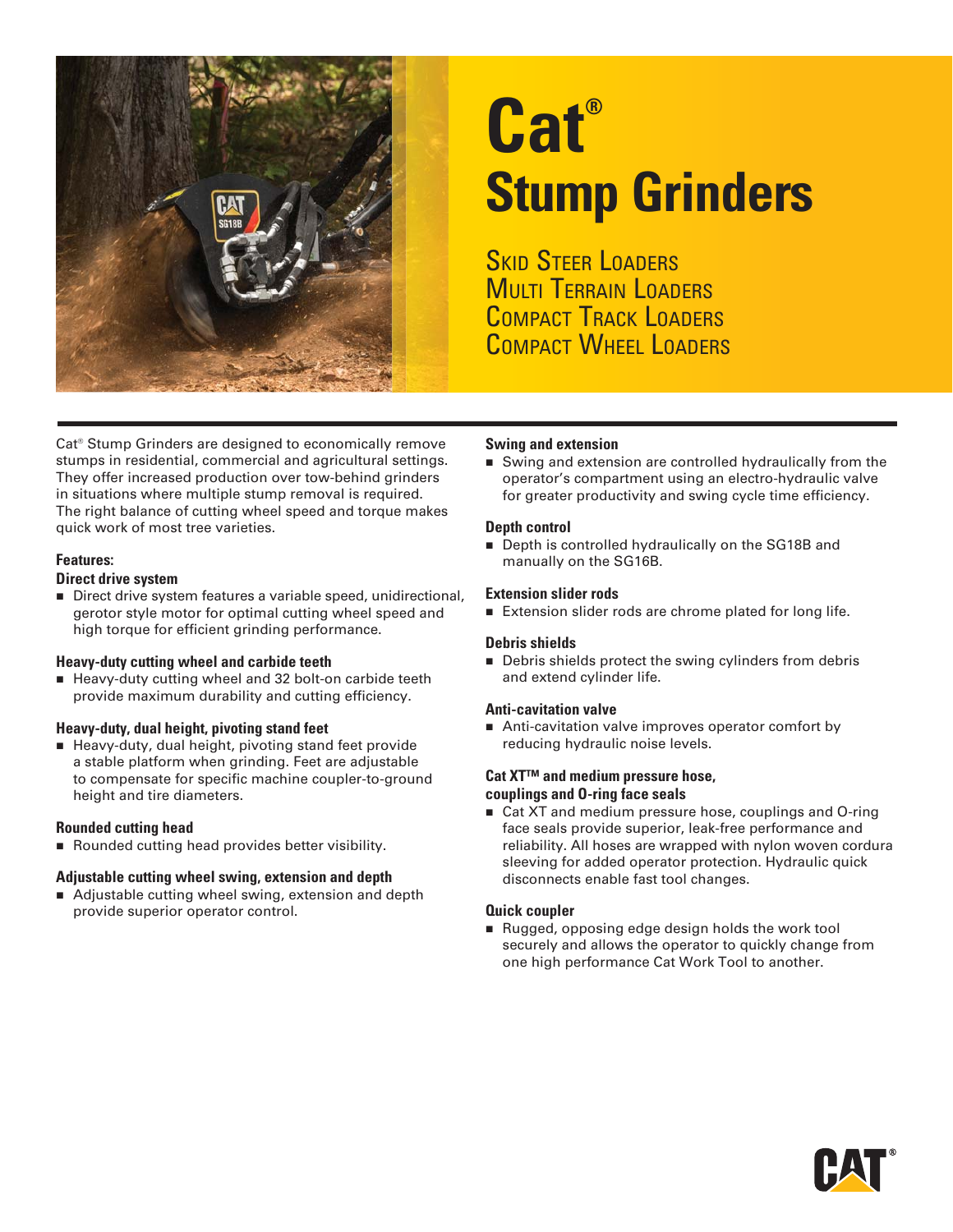## **Cat® Stump Grinders**

## **Compatibility**

| Model | <b>Machines</b>                                                                                                                   |
|-------|-----------------------------------------------------------------------------------------------------------------------------------|
|       | <b>SG16B</b> 216B3, 226B3, 226D, 232D, 236D, 239D, 242D, 246D, 249D, 257D, 259D, 262D, 272D2, 272D2 XHP, 277D, 279D, 287D, 289D,  |
|       | 297D2, 297D2 XHP, 299D2, 299D2 XHP, 903C2, 906K, 907K, 908K, 906M, 907M, 908M                                                     |
|       | <b>SG18B*</b> 226B3, 226D, 232D, 236D, 239D, 242D, 246D, 249D, 257D, 259D, 262D, 272D2, 272D2 XHP, 277D, 279D, 287D, 289D, 297D2, |
|       | 297D2 XHP, 299D2, 299D2 XHP                                                                                                       |

Machine model availability and attachment vary by region. Please contact your local dealer for availability.

## **Specifications**



|                                                |               |             | SG16B                                                |                 | <b>SG18B</b>                                         |                 |
|------------------------------------------------|---------------|-------------|------------------------------------------------------|-----------------|------------------------------------------------------|-----------------|
| <b>A</b> Overall width                         | mm            | (in)        | 1175                                                 | (46)            | 1175                                                 | (46)            |
| <b>B</b> Overall length                        | mm            | (in)        | 1737                                                 | (69)            | 1737                                                 | (69)            |
| <b>C</b> Overall height                        | mm            | (in)        | 730                                                  | (30)            | 813                                                  | (32)            |
| Unit weight                                    | kg            | (lb)        | 379                                                  | (775)           | 400                                                  | (840)           |
| Optimal hydraulic flow                         |               | L/min (gpm) | 42-86                                                | $(11-23)$       | 95-125                                               | $(25-33)$       |
| Optimal hydraulic pressure                     | bar           | (psi)       | 145-235                                              | $(2,100-3,400)$ | 207-310                                              | $(3,000-4,500)$ |
| Effective displacement                         | $\text{cm}^3$ | $(in^3)$    | 80                                                   | (4.9)           | 100                                                  | (6.2)           |
| Drive shaft torque $(a)$ max pressure          |               |             | 295 N·m (218 lb·ft) $@$<br>230 bar (3,336 psi)       |                 | 469 N·m (346 lb·ft) $@$<br>290 bar (4,206 psi)       |                 |
| Cutting head speed (drive shaft)<br>@ max flow |               |             | 993 rpm @<br>80 L/min (21 gpm)                       |                 | 1,230 rpm $\omega$<br>125 L/min (33 gpm)             |                 |
| Cutting wheel width (with teeth)               | mm            | (in)        | 83                                                   | (3.3)           | 83                                                   | (3.3)           |
| Cutting wheel diameter (with teeth)            | mm            | (in)        | 547                                                  | (22)            | 547                                                  | (22)            |
| Cutting width (full swing range)               | mm            | (in)        | 1524                                                 | (60)            | 1524                                                 | (60)            |
| Cutting head swing range                       |               |             | $70^{\circ}$                                         |                 | $70^{\circ}$                                         |                 |
| Cutting height (above ground)                  | mm            | (in)        | 470                                                  | (18.5)          | 470                                                  | (18.5)          |
| Cutting height (below ground)                  | mm            | (in)        | 521                                                  | (20.5)          | 521                                                  | (20.5)          |
| Cutting head extension                         | mm            | (in)        | 280                                                  | (11)            | 280                                                  | (11)            |
| Ground Engaging Tools (G.E.T.)                 |               |             | $12.7$ mm $(0.5$ in) square<br>bolt-on carbide teeth |                 | $12.7$ mm $(0.5$ in) square<br>bolt-on carbide teeth |                 |
| Number of carbide teeth per cutting wheel      | 32            |             | 32                                                   |                 |                                                      |                 |

Theoretical values calculated at 100% efficiency.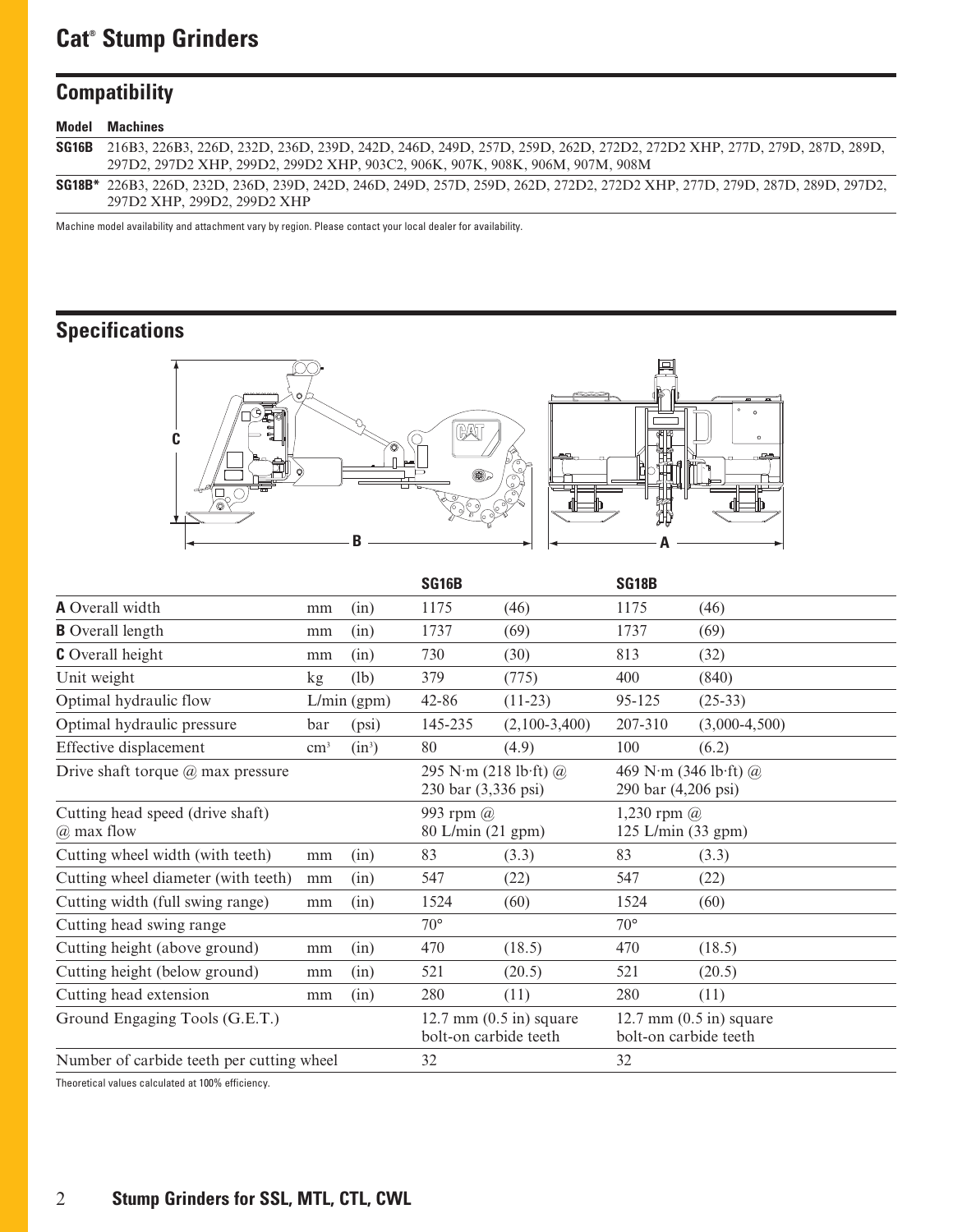

**shred stumps and are easily interchanged with two bolts.**

**platform when grinding. When using SG18B, machine does not need to move once shoes are placed down.**